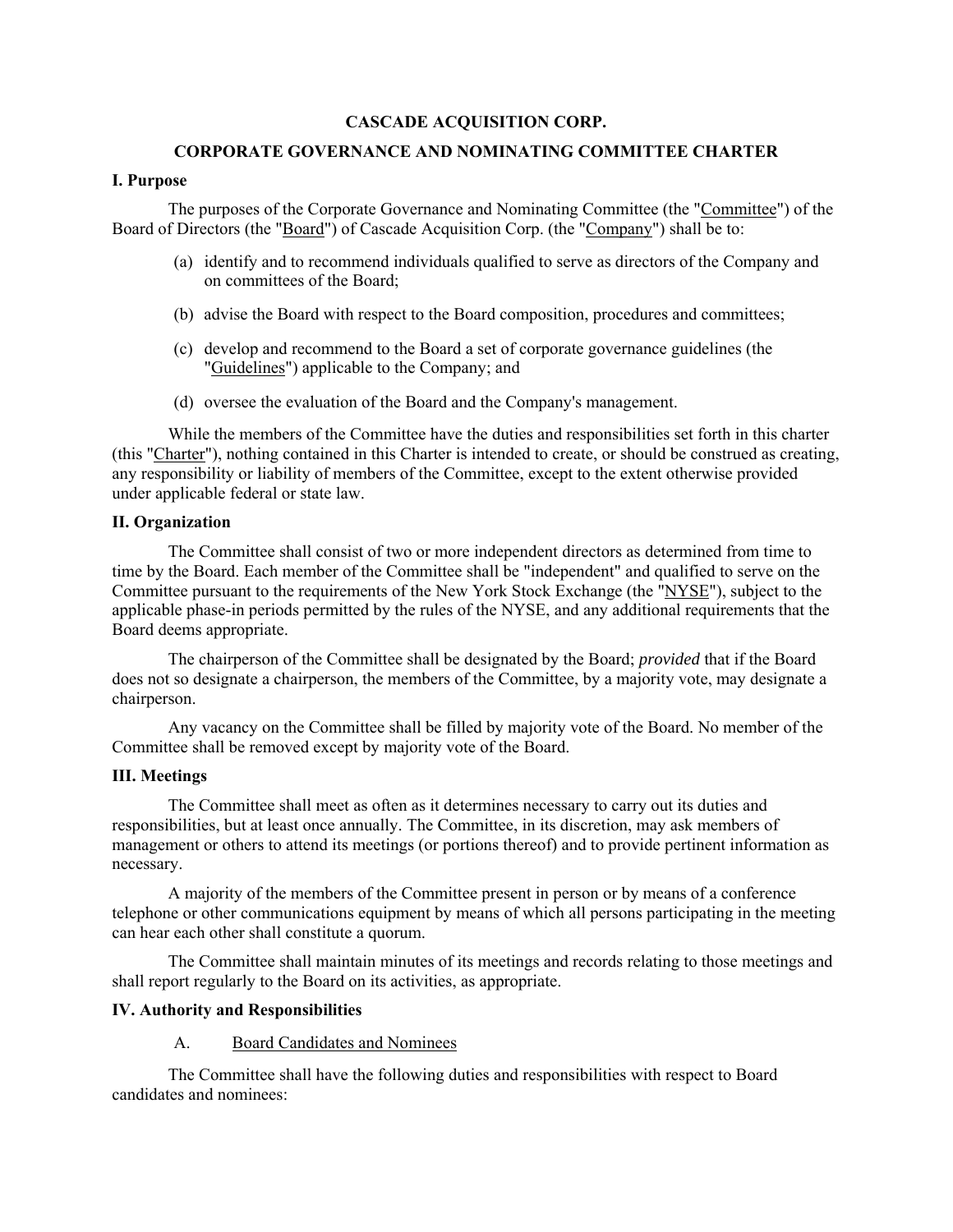(a) To assist in identifying, recruiting and, if appropriate, interviewing candidates to fill positions on the Board, including persons suggested by stockholders or others. The Committee may, if it deems appropriate, establish procedures to be followed by stockholders in submitting recommendations for Board candidates.

(b) To review the background and qualifications of individuals being considered as director candidates. Among the qualifications considered in the selection of candidates, the Committee shall look at the following attributes and criteria of candidates: educational background, diversity of professional experience, knowledge of our business, integrity, professional reputation, independence, wisdom, and the ability to represent the best interests of our stockholders and such other relevant factors that the Committee considers appropriate in the context of the needs of the Board.

(c) To recommend to the Board the director nominees for election by the stockholders or appointment by the Board, as the case may be, pursuant to the Company's certificate of incorporation and bylaws, as amended from time to time, which recommendations shall be consistent with the criteria for selecting directors established by the Board from time to time.

(d) To review the suitability for continued service as a director of each Board member when his or her term expires and when he or she has a change in status, including, but not limited to, an employment change, and to recommend whether or not the director should be re-nominated.

# B. Board Composition and Procedures

The Committee shall have the following duties and responsibilities with respect to the composition and procedures of the Board as a whole:

(a) To review annually with the Board the composition of the Board as a whole and to recommend, if necessary, measures to be taken so that the Board reflects the appropriate balance of knowledge, experience, skills, expertise and diversity required for the Board as a whole and contains at least the minimum number of independent directors required by the NYSE.

(b) To review periodically the size of the Board and to recommend to the Board any appropriate changes.

(c) To make recommendations on the frequency and structure of Board meetings.

(d) To make recommendations concerning any other aspect of the procedures of the Board that the Committee considers warranted, including but not limited to procedures with respect to the waiver by the Board of any Company rule, guideline, procedure or corporate governance principle.

# C. Board Committees

The Committee shall have the following duties and responsibilities with respect to the committee structure of the Board:

(a) After consultation with the Chairman of the Board and Chief Executive Officer, and after taking into account the experiences and expertise of individual directors, to make recommendations to the Board regarding the size and composition of each standing committee of the Board, including the identification of individuals qualified to serve as members of a committee, including the Committee, and to recommend individual directors to fill any vacancy that might occur on a committee, including the **Committee** 

(b) To monitor the functioning of the committees of the Board and to make recommendations for any changes, including the creation and elimination of committees.

(c) To review annually committee assignments and the policy with respect to the rotation of committee memberships and/or chairpersonships, and to report any recommendations to the Board.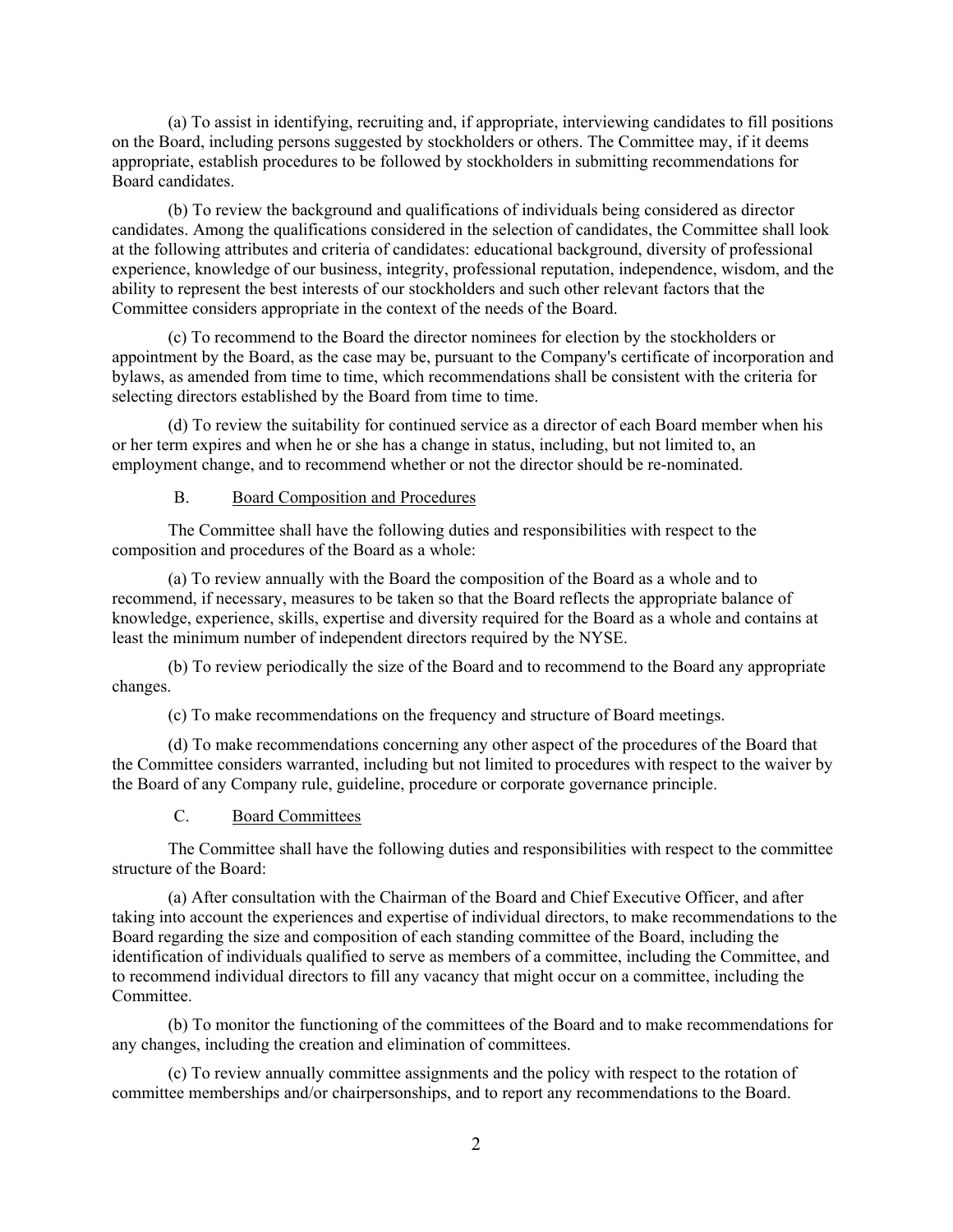(d) To recommend that the Board establish such special committees as may be desirable or necessary from time to time in order to address ethical, legal or other matters that may arise. The Committee's power to make such a recommendation under this Charter shall be without prejudice to the right of any other committee of the Board, or any individual director, to make such a recommendation at any time.

#### D. Corporate Governance

The Committee shall have the following duties and responsibilities with respect to corporate governance:

(a) To develop and recommend to the Board the Guidelines for the Company, which shall be consistent with any applicable laws, regulations and listing standards. At a minimum, the Guidelines developed and recommended by the Committee shall address the following:

- i. Director qualification standards.
- ii. Director responsibilities.
- iii. Director access to management and, as necessary and appropriate, independent advisors.
- iv. Director compensation, including principles for determining the form and amount of director compensation, and for reviewing those principles, as appropriate.
- v. Director orientation and continuing education.
- vi. Management succession, including policies and principles for the selection and performance review of the Chief Executive Officer, as well as policies regarding succession in the event of an emergency or the retirement of the Chief Executive Officer.
- vii. Annual performance evaluation of the Board.

(b) To review periodically, and at least annually, the Guidelines adopted by the Board to assure that they are appropriate for the Company and comply with the requirements of the NYSE, and to recommend any desirable changes to the Board.

(c) To consider any other corporate governance issues that arise from time to time, and to develop appropriate recommendations for the Board.

E. Evaluation of the Board and Management

The Committee shall be responsible for overseeing an annual evaluation of the Board as a whole and management, and shall evaluate and report to the Board on the performance and effectiveness of the Board. The Committee shall establish procedures to allow it to exercise this oversight function.

# **V. Delegation of Authority**

The Committee may form subcommittees for any purpose that the Committee deems appropriate and may delegate to such subcommittees such power and authority as the Committee deems appropriate; *provided*, *however*, that no subcommittee shall consist of fewer than two members; and *provided further* that the Committee shall not delegate to a subcommittee any power or authority required by any law, regulation or listing standard to be exercised by the Committee as a whole.